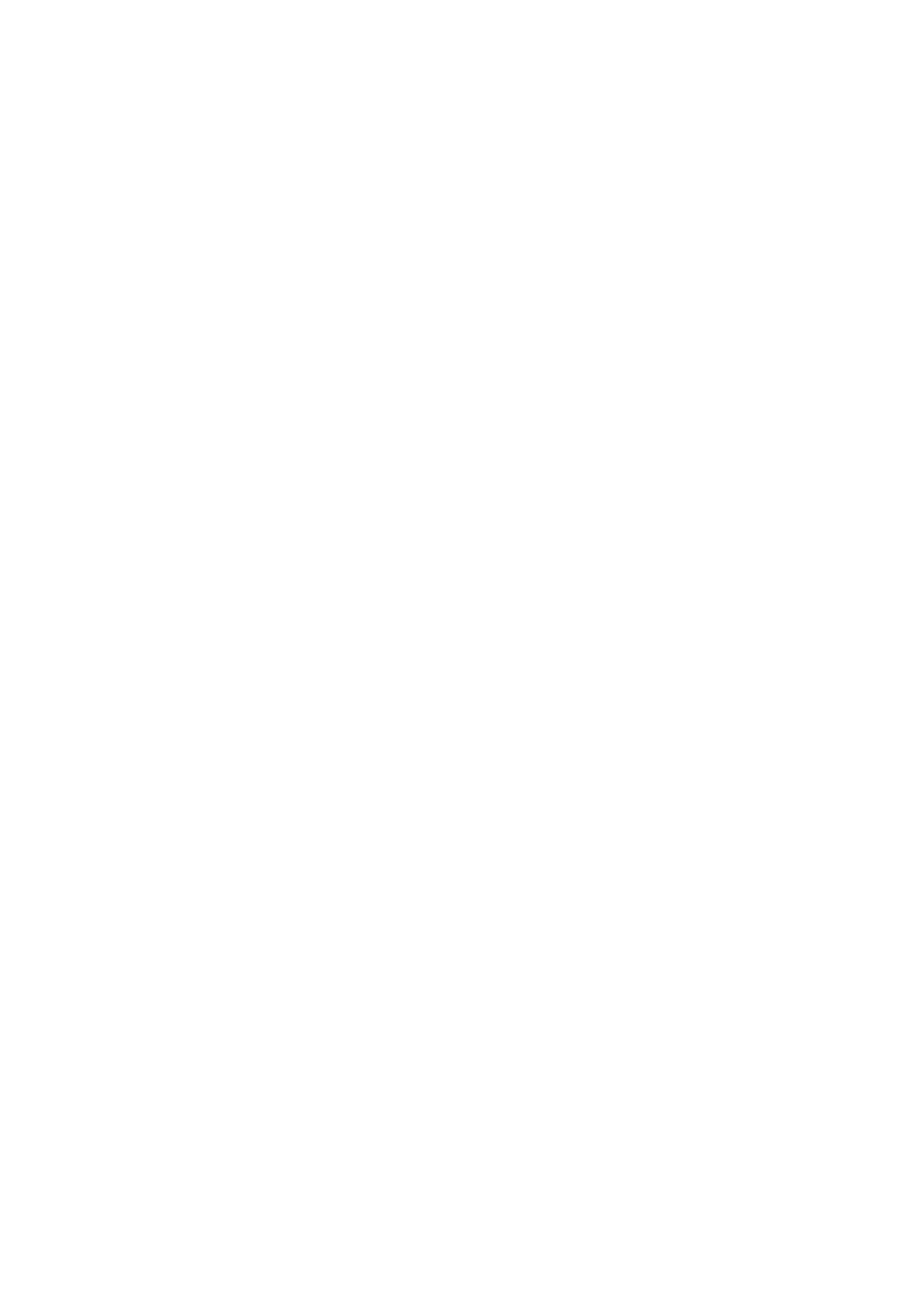# **Training Manual on the**

**IMPLEMENTATION OF THE WORK IN FISHING CONVENTION, 2007 (No. 188)**

> **Preface, Index and Profile of participants for the Training Course**

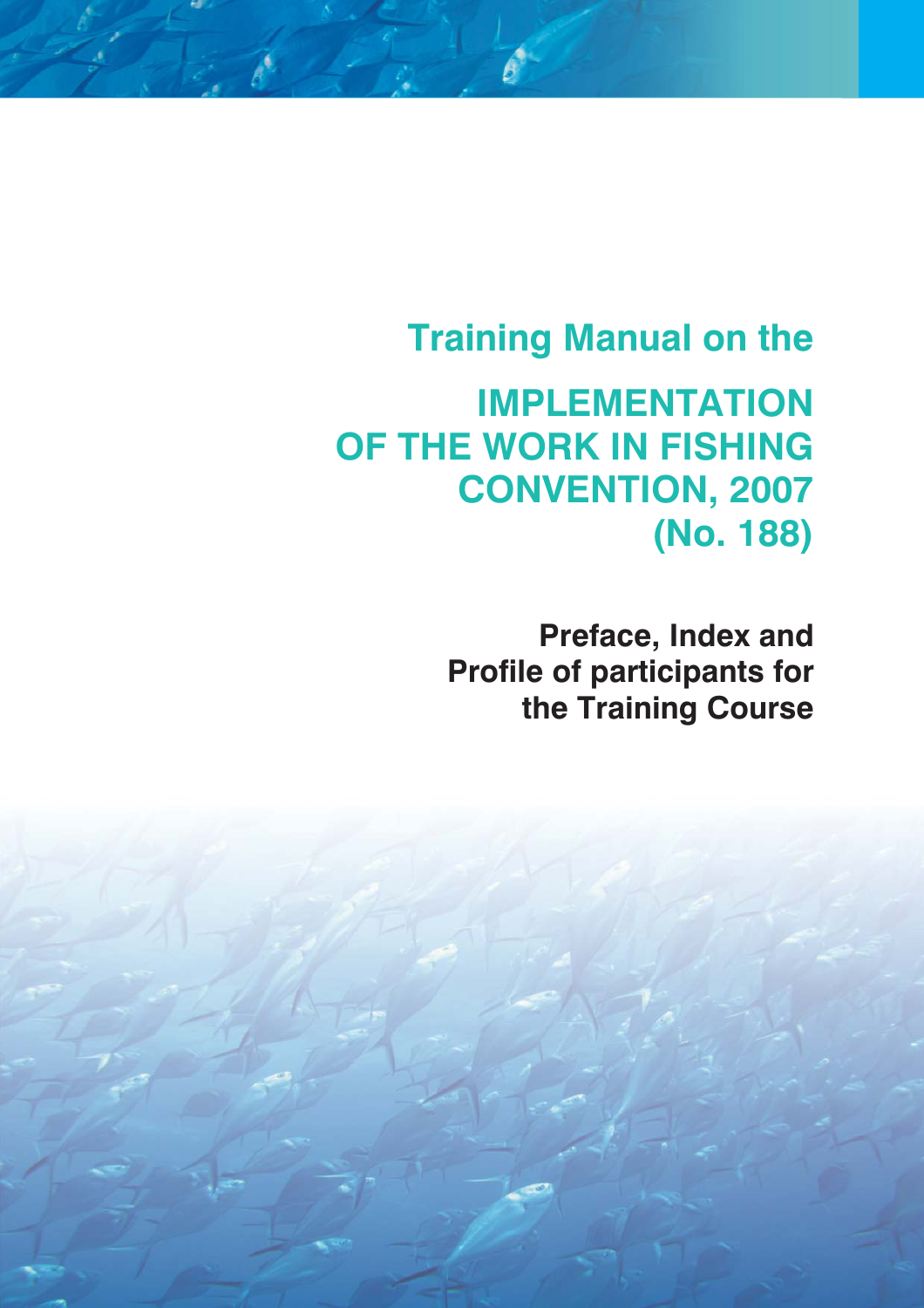Copyright © International Labour Organization 2010 First published 2010

Publications of the International Labour Office enjoy copyright under Protocol 2 of the Universal Copyright Convention. Nevertheless, short excerpts from them may be reproduced without authorization, on condition that the source is indicated. For rights of reproduction or translation, application should be made to ILO Publications (Rights and Permissions), International Labour Office, CH-1211 Geneva 22, Switzerland, or by email: pubdroit@ilo.org. The International Labour Office welcomes such applications.

Libraries, institutions and other users registered with reproduction rights organizations may make copies in accordance with the licences issued to them for this purpose. Visit www.ifrro.org to find the reproduction rights organization in your country.

Training Manual on the Implementation of the Work in Fishing Convention No. 188 ISBN 978-92-2-124040-2 (web pdf only) Preface, Index and Profile of participants ISBN 978-92-2-124040-6 (web pdf only)

First edition

The designations employed in ILO publications, which are in conformity with United Nations practice, and the presentation of material therein do not imply the expression of any opinion whatsoever on the part of the International Labour Office concerning the legal status of any country, area or territory or of its authorities, or concerning the delimitation of its frontiers.

The responsibility for opinions expressed in signed articles, studies and other contributions rests solely with their authors, and publication does not constitute an endorsement by the International Labour Office of the opinions expressed in them.

Reference to names of firms and commercial products and processes does not imply their endorsement by the International Labour Office, and any failure to mention a particular firm, commercial product or process is not a sign of disapproval.

ILO publications and electronic products can be obtained through major booksellers or ILO local offices in many countries, or direct from ILO Publications, International Labour Office, CH-1211 Geneva 22, Switzerland. Catalogues or lists of new publications are available free of charge from the above address, or by email: pubvente@ilo.org

Visit our web site: www.ilo.org/publns

Graphic design in Italy **ITC ILO**<br>Printed in Italy ITC ILO Printed in Italy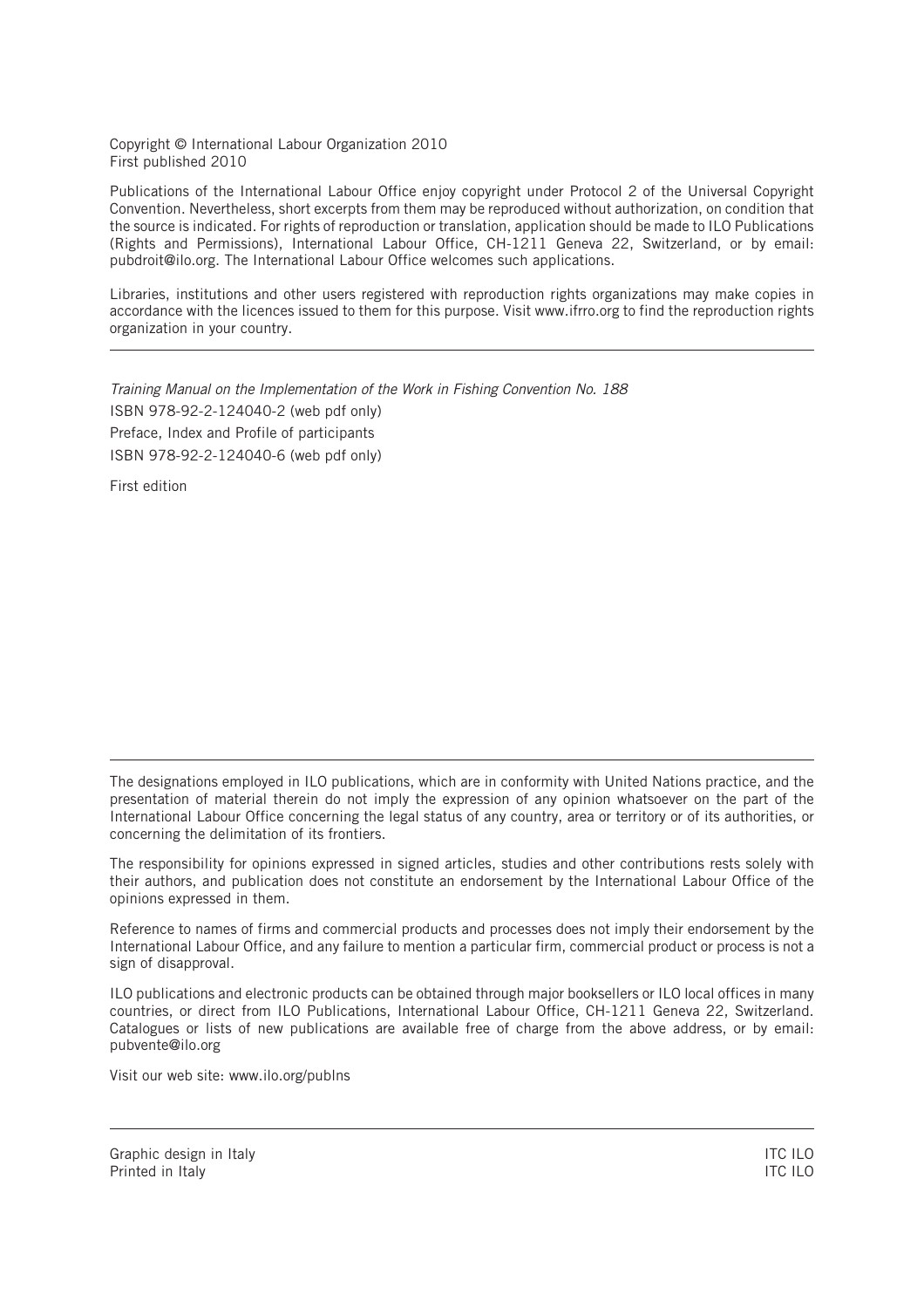#### **Preface**

The training course was developed to assist competent authorities; the representative organizations of employers and workers and registered organizations concerned, and in particular the representative organizations of fishing vessel owners and fishers; and others that are concerned with improving conditions of fishers, in particular inspectors, to understand better the requirements relating to living and working conditions on board fishing vessels of the Work in Fishing Convention, 2007 (No. 188) and the guidance contained in its accompanying Work in Fishing Recommendation, 2007 (No. 199).

The ILO gratefully acknowledges the financial support provided by the Government of Norway through the Norway-ILO Cooperation Agreement, 2008-2009, project on Enhancing Labour Inspection Effectiveness (GLO/09/50/NOR). The ILO further acknowledges the support provided through: the Project on Institutional Strengthening of the Constituents of the ILO and the Promotion of Convention No. 188 on the Work in the Fishing Sector, funded by the Ministry of Labour and Immigration of Spain in collaboration with the ILO's International Training Centre and Spain's Social Marine Institute; and the Project for a Rational and Sustainable Development of the Fishing Sector, funded by Spain's Ministry of Environment, and Rural and Marine Environment (INT107/16MISPA).

The training course has been produced by the ILO's Sectoral Activities Department, in cooperation with the ILO's Labour Administration and Inspection Programme, Workers Activities Bureau and Employers Activities Bureau, the International Labour Standards Department, Social Security Department and the International Training Centre in Turin, Italy.

This Office is grateful to Mr. David Sparks for his contribution to the preparation of this training course.

This training material will be periodically updated to take into account lessons learned and new information that may become available over time. Trainers may wish to check to see that they have the latest version available from the ILO. The ILO welcomes comments and contributions from users of this training material.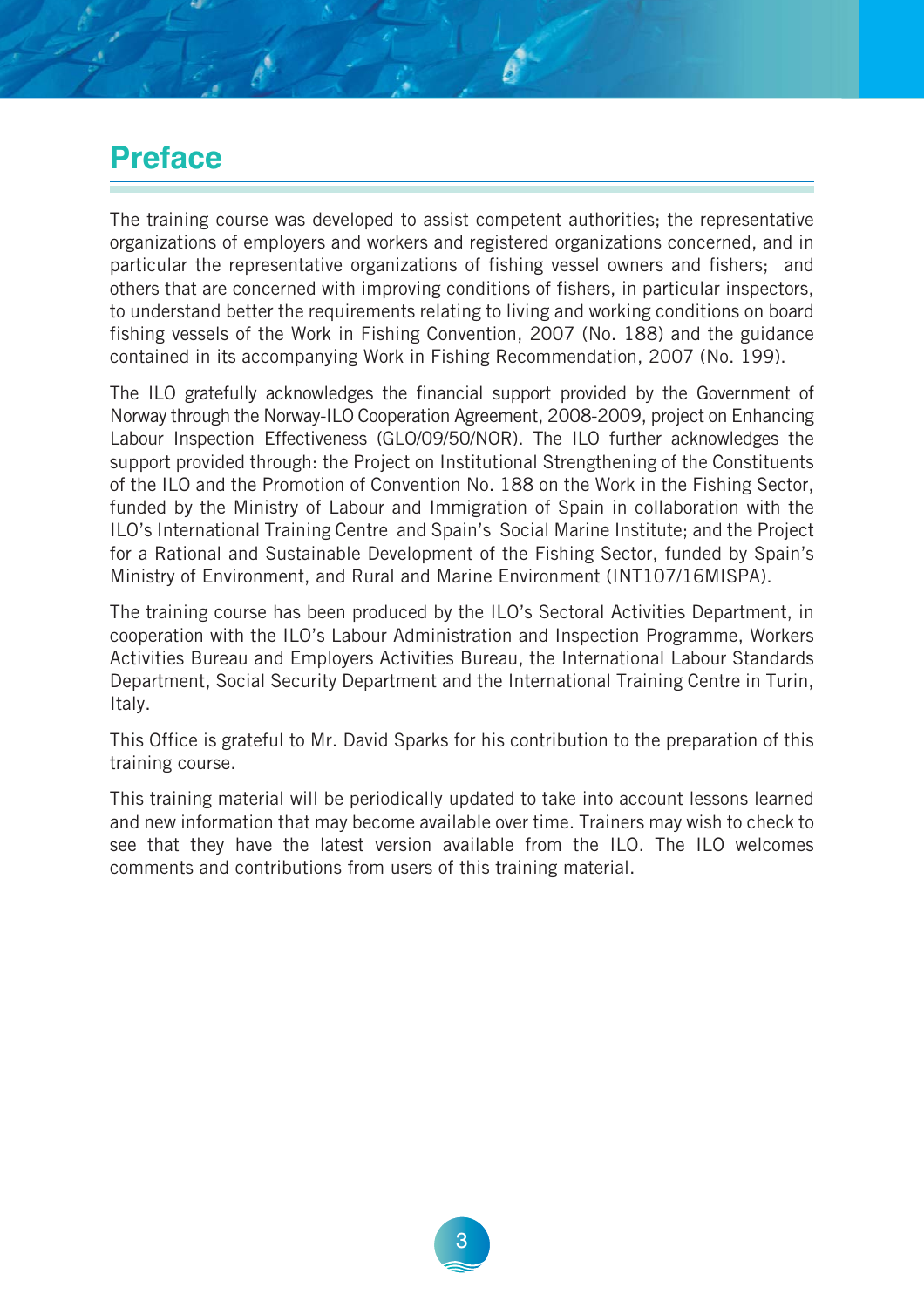

 $\frac{1}{10}$  Training Manual on the Input of the Input of the Implementation of the Input of the Work of the Work of the Work of the Input of the Input of the Input of the Input of the Input of the Input of the Input of the in Fishing Convention, 2007 (No. 188)

### **Index to Modules**

| <b>Module</b> | <b>Title</b>                                                                                            | <b>Sessions</b> |
|---------------|---------------------------------------------------------------------------------------------------------|-----------------|
| $\mathbf{A}$  | Opening. Introduction, Background to the ILO and<br>background to the WIF Convention and Recommendation | 3               |
| B             | Overview of Convention C.188 and Recommendation R.199                                                   |                 |
| $\mathbf{C}$  | Part I, Definitions and Scope                                                                           | 2               |
| D             | Part II, General principles and compliance and enforcement<br>(flag)                                    | 4               |
| E.            | Part III, Minimum requirements                                                                          | 2               |
| F             | Part IV, Conditions of service                                                                          | 6               |
| G             | Part V, Accommodation and food                                                                          | 1               |
| H             | Part VI, Medical care, health protection, and social security                                           | 4               |
|               | Part VII, Compliance and enforcement (PSC)                                                              |                 |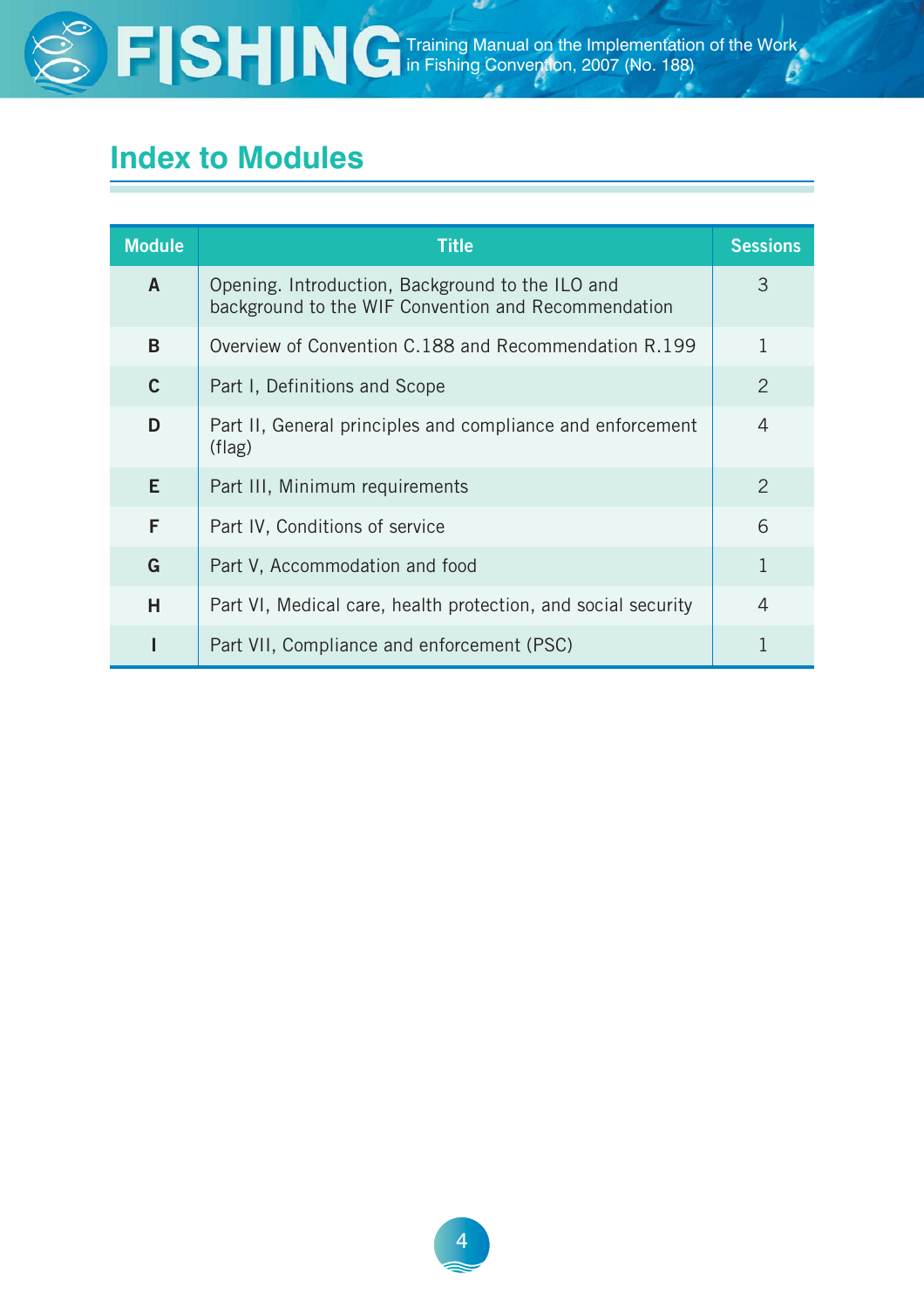## **Profile of participants**

| <b>General</b>        | This course is primarily directed at those persons who will carry out flag<br>State inspections for compliance with national laws, regulations and<br>other measures implementing the Work in Fishing Convention, 2007<br>and for those persons who will carry out port State control inspections<br>of foreign vessels for compliance with the Convention. It may, however,<br>also be helpful to others seeking to obtain an overview of the Conven-<br>tion and how it can be implemented.<br>The nature of the requirements of the Convention demand a pre-req-<br>uisite level of knowledge combined with practical experience and<br>understanding of inspecting vessels or working closely with fishing<br>vessels to achieve safe and healthy working conditions on board.<br>The flexibility provisions in the Convention require inspectors to be<br>aware of national provisions in respect of exclusions or exemptions a<br>member State may have decided to apply or are intending to apply.<br>Therefore, when selecting participants, it should be ensured that at-<br>tendees are familiar with any laws, regulations or other measures, and<br>inspection policy, which will influence national implementation.<br>Listed below are the typical qualifying attributes of candidates to at-<br>tend the course. |
|-----------------------|---------------------------------------------------------------------------------------------------------------------------------------------------------------------------------------------------------------------------------------------------------------------------------------------------------------------------------------------------------------------------------------------------------------------------------------------------------------------------------------------------------------------------------------------------------------------------------------------------------------------------------------------------------------------------------------------------------------------------------------------------------------------------------------------------------------------------------------------------------------------------------------------------------------------------------------------------------------------------------------------------------------------------------------------------------------------------------------------------------------------------------------------------------------------------------------------------------------------------------------------------------------------------------------------------------------------------------|
| <b>Knowledge</b>      | Participants should already possess a basic working knowledge of<br>the existing living and working conditions of fishers or a more spe-<br>cialised knowledge of one or more of the Articles covered by Conven-<br>tion No.188.<br>In addition, it would be useful for participants to possess knowledge<br>of inspection techniques including interview and reporting proce-<br>dures or the processing of flag or port State inspection reports.                                                                                                                                                                                                                                                                                                                                                                                                                                                                                                                                                                                                                                                                                                                                                                                                                                                                             |
| <b>Experience</b>     | Ideally, each participant should possess experience as a flag or port<br>State inspector, though not necessarily in the fishing sector, and<br>have carried out inspections of vessels or should have been involved<br>in downstream inspection processes such as the issuing of safety<br>certificates or other documents that affect the safety of vessels. Ex-<br>perience as a labour inspector would also be helpful.<br>Preferably, participants should have direct experience of the opera-<br>tion of fishing vessels either as a fisher, skipper or owner, though this<br>is not essential.                                                                                                                                                                                                                                                                                                                                                                                                                                                                                                                                                                                                                                                                                                                            |
| <b>Responsibility</b> | Inspection of vessels requires individuals to be able to work either<br>alone or as a team member and act responsibly. In either case indi-<br>viduals must possess the capacity to take responsibility for their ac-<br>tions, including actions that may involve technical discussions and<br>the refusal to issue documents of compliance where necessary.                                                                                                                                                                                                                                                                                                                                                                                                                                                                                                                                                                                                                                                                                                                                                                                                                                                                                                                                                                   |
| <b>Qualifications</b> | First-hand experience operating a fishing vessel, either as a skipper,<br>or senior officer, or, alternatively, a combination of academic qualifi-<br>cations and practical experience, are highly desirable.                                                                                                                                                                                                                                                                                                                                                                                                                                                                                                                                                                                                                                                                                                                                                                                                                                                                                                                                                                                                                                                                                                                   |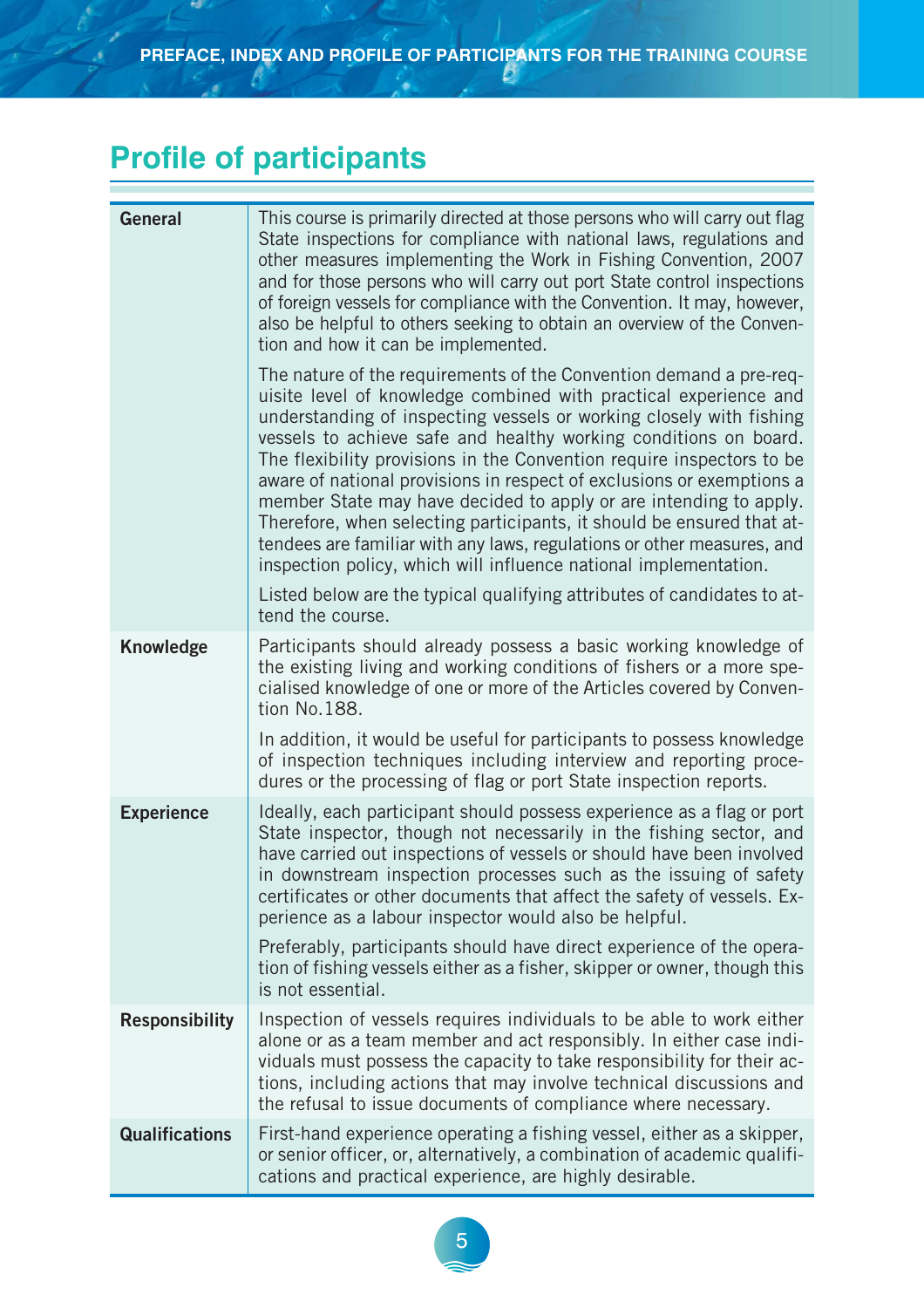

 $\frac{1}{10}$  Training Manual on the Input of the Input of the Implementation of the Input of the Work of the Work of the Work of the Input of the Input of the Input of the Input of the Input of the Input of the Input of the in Fishing Convention, 2007 (No. 188)

### **Profile of participant (to be completed and provided to the organisers before attending the course)**

| Name:                                                                    |  |
|--------------------------------------------------------------------------|--|
| <b>Qualifications:</b>                                                   |  |
| (Degree, Certificate<br>of Competency,<br>Skipper, Engineer or<br>other) |  |
| <b>Current employer:</b>                                                 |  |
| (Competent authority<br>or other)                                        |  |
| <b>Current position:</b>                                                 |  |
| <b>Experience in</b><br>inspection duties:                               |  |
| <b>Experience in fishing</b><br>or other related<br>sector:              |  |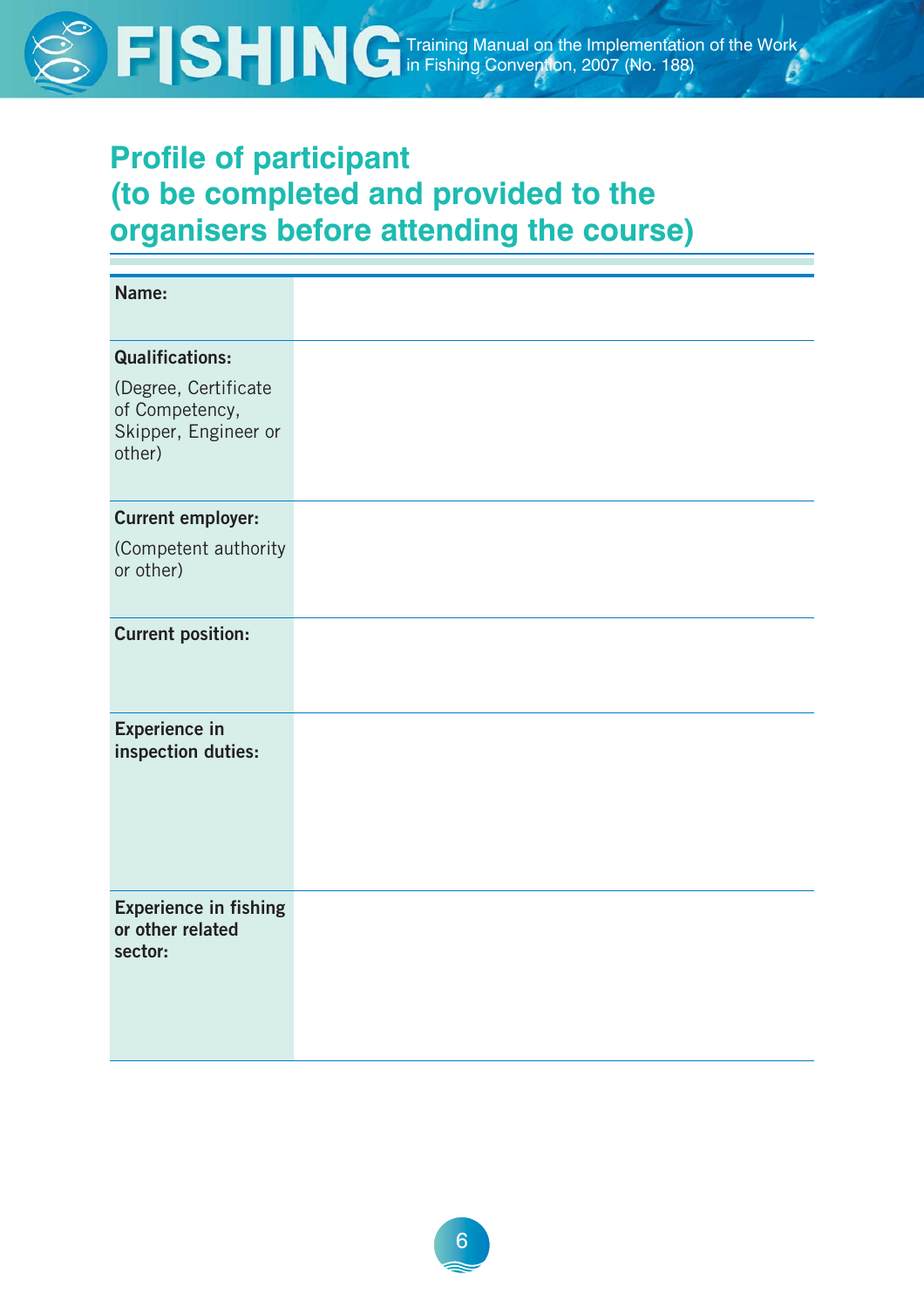**Contract Contract Contract Contract** 

| Knowledge of fishing<br>vessel living and<br>working conditions:             |  |
|------------------------------------------------------------------------------|--|
| <b>Knowledge of ILO</b><br><b>Conventions and</b><br><b>Recommendations:</b> |  |
| <b>Reasons for</b><br>attending the course:                                  |  |
| Name, date and<br><b>location of Course:</b>                                 |  |
| Area of<br>specialisation:                                                   |  |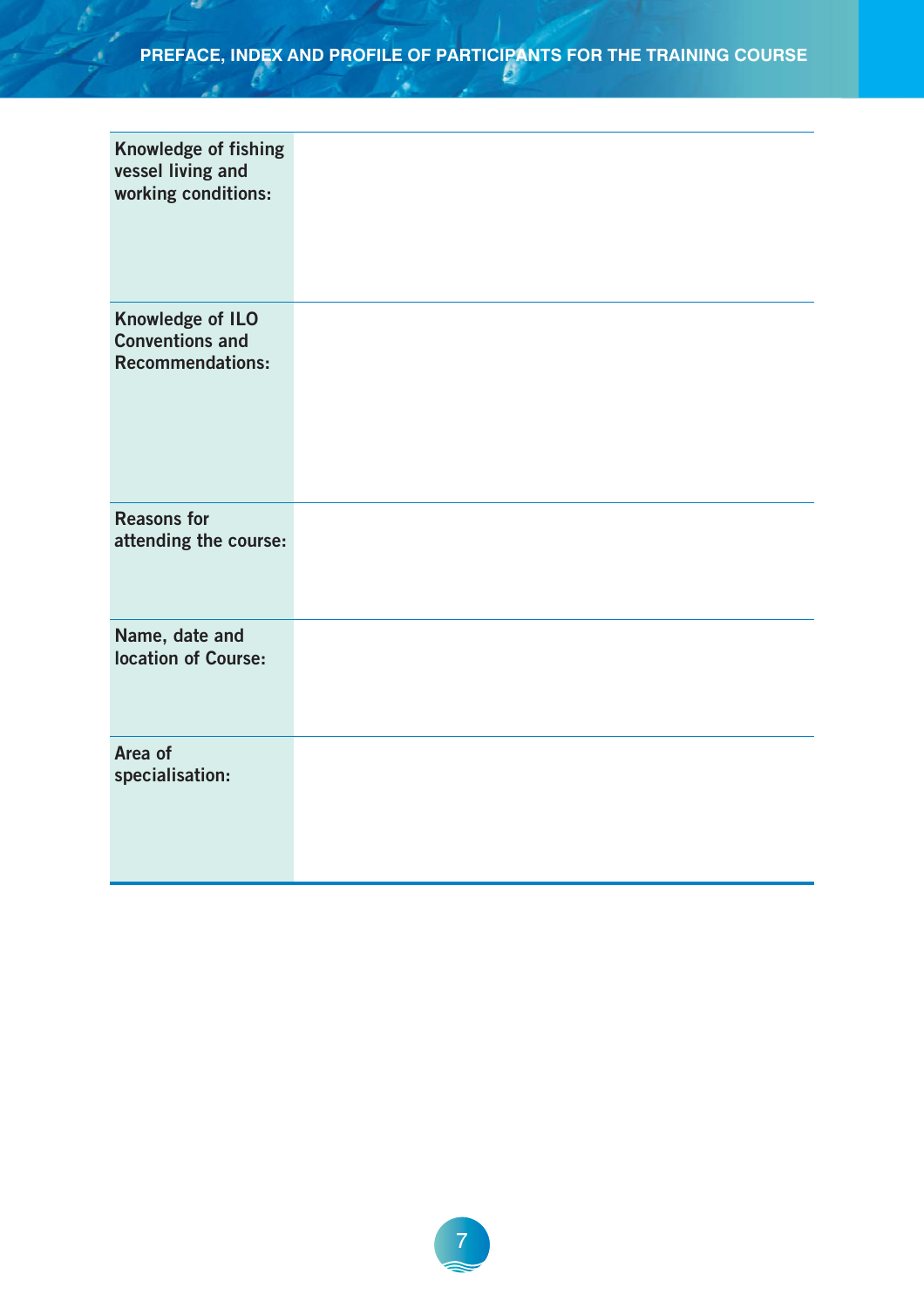### **Indicative Time-table – see important note below**

|      | Day 1                                                                                                                                                                             | Day 2                                                                  | Day 3                                                                                                    | Day 4                                                                                                |
|------|-----------------------------------------------------------------------------------------------------------------------------------------------------------------------------------|------------------------------------------------------------------------|----------------------------------------------------------------------------------------------------------|------------------------------------------------------------------------------------------------------|
| a.m. | <b>Module A</b><br>Opening.<br>Introductions of<br>participants.<br>Introduction,<br>Background to<br>the ILO and<br>background to<br>the WIF<br>Convention and<br>Recommendation | <b>Module E</b><br>Part III,<br>Minimum<br>requirements                | <b>Module G</b><br>Part V,<br>Accommodation<br>and food -<br>continued                                   | <b>Module I</b><br>Part VII,<br>Compliance and<br>enforcement<br>(flag and $PSC$ ) $-$<br>continued. |
| a.m. | <b>Module B</b><br>Overview of<br>Convention<br>C.188 and<br>Recommendation<br>R.199                                                                                              | <b>Module F</b><br>Part IV,<br>Conditions of<br>service                | <b>Module H</b><br>Part VI, Medical<br>care, health<br>protection, and<br>social security                | <b>Closing</b>                                                                                       |
| p.m. | <b>Module C</b><br>Part I,<br>Definitions and<br>Scope                                                                                                                            | <b>Module F</b><br>Part IV,<br>Conditions of<br>service -<br>continued | <b>Module H</b><br>Part VI, Medical<br>care, health<br>protection, and<br>social security -<br>continued |                                                                                                      |
| p.m. | <b>Module D</b><br>Part II, General<br>principles and<br>compliance and<br>enforcement<br>$_{\text{flag}}$                                                                        | <b>Module G</b><br>Part V,<br>Accommodation<br>and food                | <b>Module I</b><br>Part VII,<br>Compliance and<br>enforcement<br>(PSC)                                   |                                                                                                      |

**Important Note**: The length of this course can be increased or shortened according to national requirements. If less than four days is available, trainers should visit all Modules before deciding, well in advance, what they intend to omit.